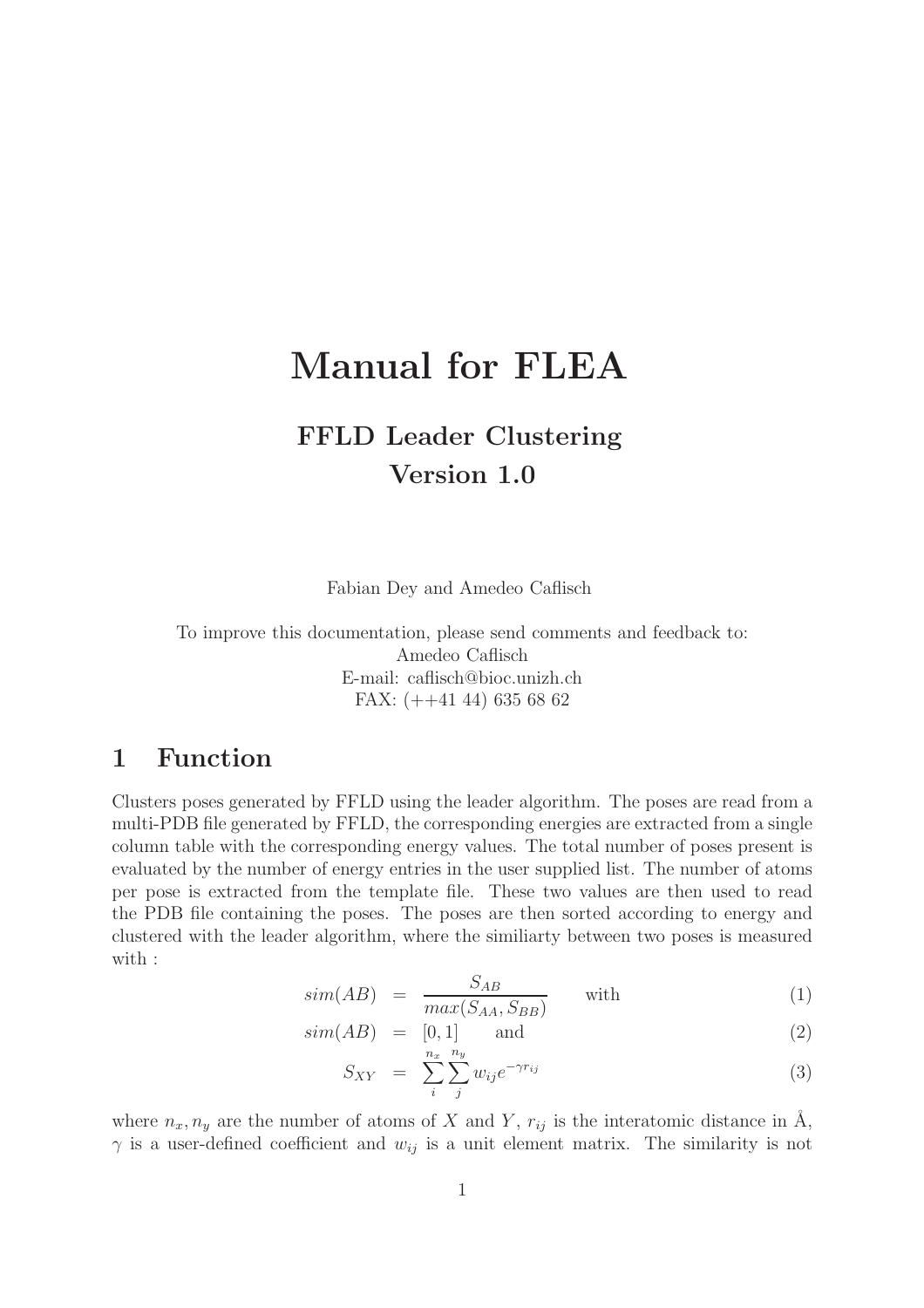measured for atoms with element type "1" (see 4).

The clustered poses are written to disk in either the PDB- or the MOL2-format with the pose energy stored in the header of the corresponding file.

### 2 Outcome

There are three different possiblities of how FLEA can finished clustering:

- All poses are clustered.
- FLEA stops the clustering procedure if the maximal number of clusters has been generated.
- FLEA stops the clustering procedure if a pose is encountered in the energy sorted list which has a higher energy than the user-defined cutoff.

### 3 Input parameters

#### $\bullet$  -n / --numb

Defines the maximal number of sorted poses that should be clustered.

 $\bullet$  -t / --template

Template MOL2-file which is used to write out MOL2-files and to build the element matrix. The elements are derived with the help of the parameter file (see 4).

• -e / --energyfile

Single column list of all the energy values of the poses, which is needed to sort the poses according to energy.

#### $\bullet$  -c / --cutoff

Clustering cutoff above which two poses are considered "similar".

#### $\bullet$  -r / --requested

Defines the maximal number of clusters to be produced.

• --expfactor

The exponential factor  $\gamma$  needed for the computation of the similarity (see equation 3).

• --outputname

Prefix of the files written to disk by FLEA : [prefix] clus#.mol2 / clus#.pdb

#### • --output

Output format ("pdb" or "mol2").

#### • --energycutoff

Poses with a energy higher than the value specified are ignored in the clustering step.